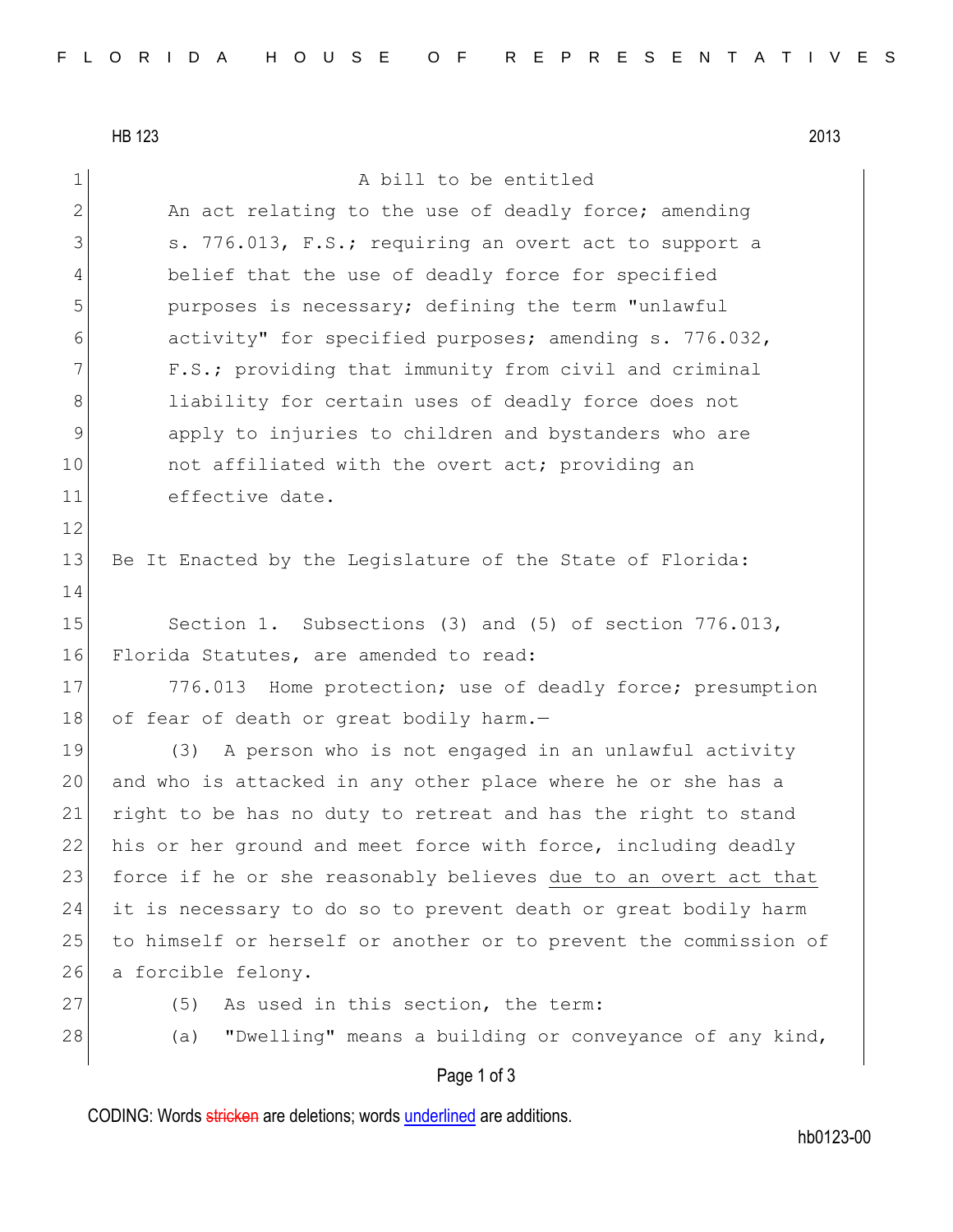HB 123 2013

 including any attached porch, whether the building or conveyance is temporary or permanent, mobile or immobile, which has a roof over it, including a tent, and is designed to be occupied by 32 people lodging therein at night.

33 (b) "Residence" means a dwelling in which a person resides 34 either temporarily or permanently or is visiting as an invited 35 guest.

36 (c) "Unlawful activity" means an activity undertaken by a 37 person that is prohibited by the laws of this state.

38 (d)  $\left($ e $\right)$  "Vehicle" means a conveyance of any kind, whether 39 or not motorized, which is designed to transport people or 40 property.

41 Section 2. Subsection (1) of section 776.032, Florida 42 Statutes, is amended to read:

43 776.032 Immunity from criminal prosecution and civil 44 action for justifiable use of force.-

45 (1) A person who uses force as permitted in s. 776.012, s. 46 776.013, or s. 776.031 is justified in using such force and is 47 immune from criminal prosecution and civil action for the use of 48 such force; however, such immunity does not apply to injuries to 49 children and bystanders who are not affiliated with an overt act 50 as provided in s. 776.013. Immunity will be granted<sub> $\tau$ </sub> unless the 51| person against whom force was used is a law enforcement officer, 52 as defined in s.  $943.10(14)$ , who was acting in the performance 53 of his or her official duties and the officer identified himself 54 or herself in accordance with any applicable law or the person 55 using force knew or reasonably should have known that the person 56 was a law enforcement officer. As used in this subsection, the

## Page 2 of 3

CODING: Words stricken are deletions; words underlined are additions.